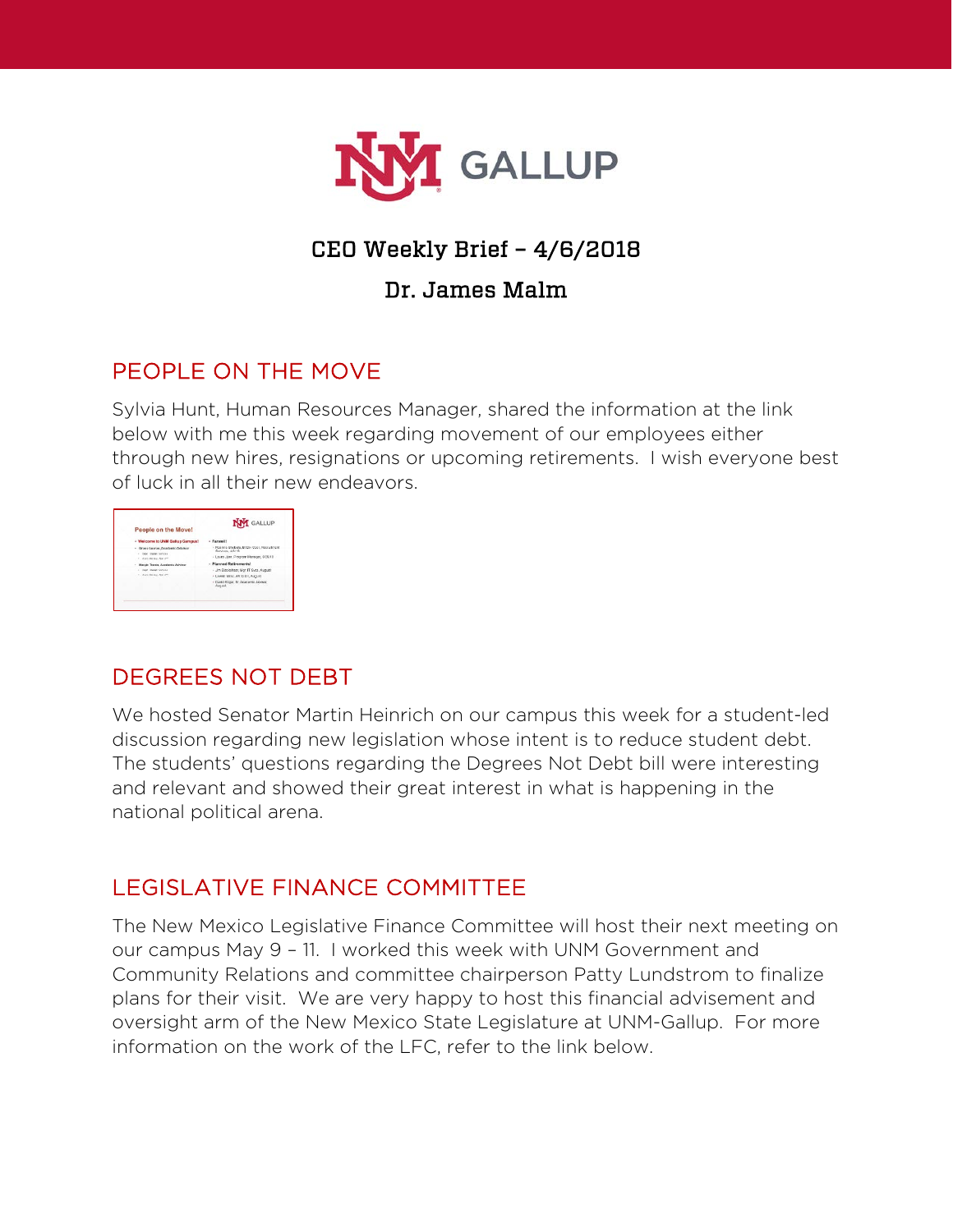

## DIRECTOR OF BUSINESS OPERATIONS SEARCH

I have taken receipt of the recommendations of the Director of Business Operations search committee. Negotiations have opened with the most qualified candidate who I feel will be the best fit for UNM-Gallup at this time.

## KELLOGG FOUNDATION

I had the opportunity to meet with leaders of Gallup and McKinley County as we came together with the Northwest New Mexico Council of Governments to discuss grant possibilities with the Kellogg Foundation. As a group, we will be considering the best ways to apply for supplemental funding to help the children and youth of our area. I was proud to represent UNM-Gallup at that table with the New Mexico-based officers of the Kellogg Foundation. For more information on the Foundation, please see below.



### CAMPUS SAFETY UPDATE

Sargent Richard Perez convened the Campus Safety Committee today to begin conversations about updating safety plans and introducing safety education efforts campus-wide. This committee has been formed at the request of the president of the Faculty Senate and I applaud and accept this recommendation.